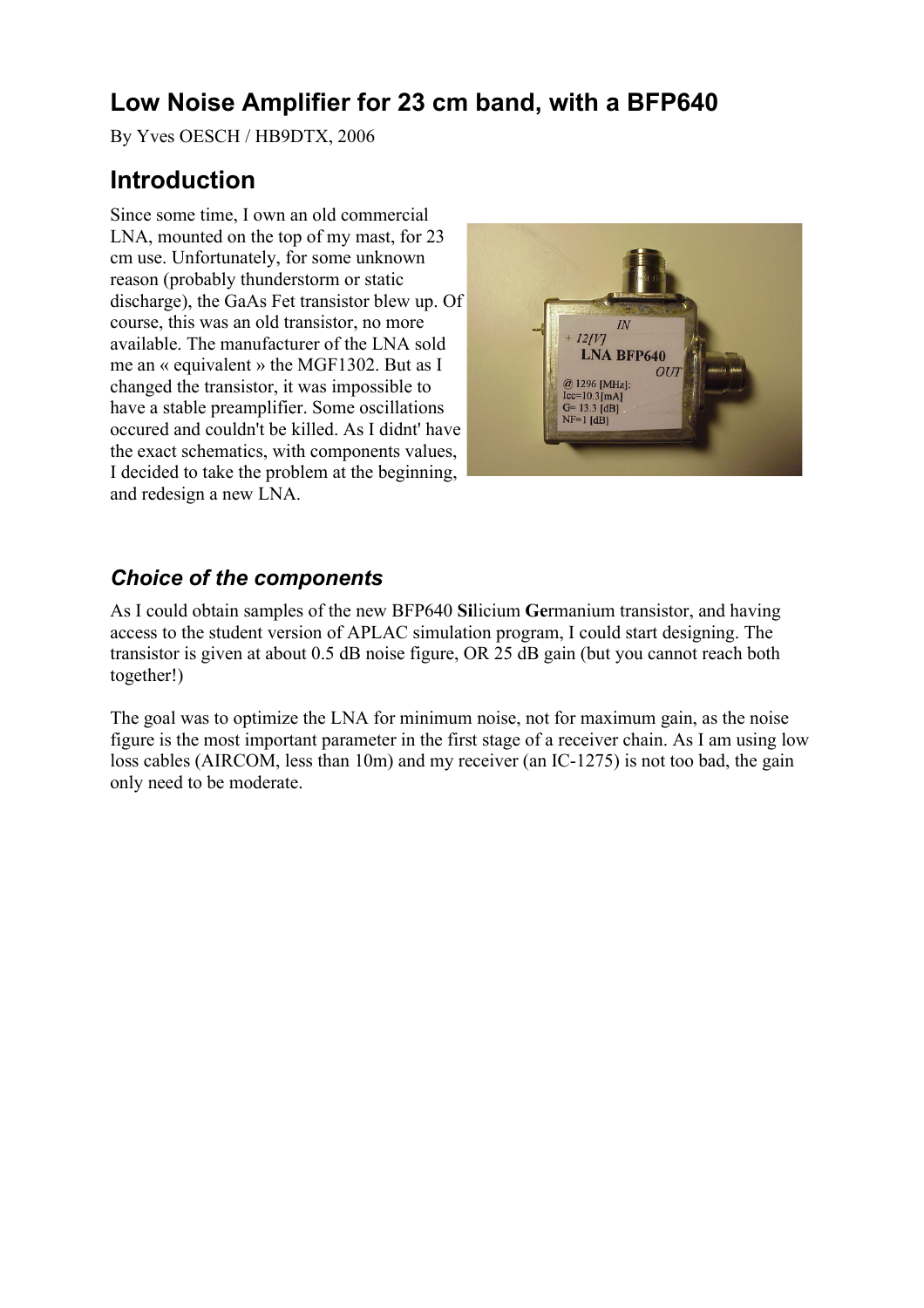### *Schematics*

The schematics is a very classical one. Using the simulation program, I could find the best values easily. Having powered up the soldering iron, the values were adjusted « in situ » and optimised for best measured Noise Figure.



### *Simulations results*

The simulated **gain** is following:

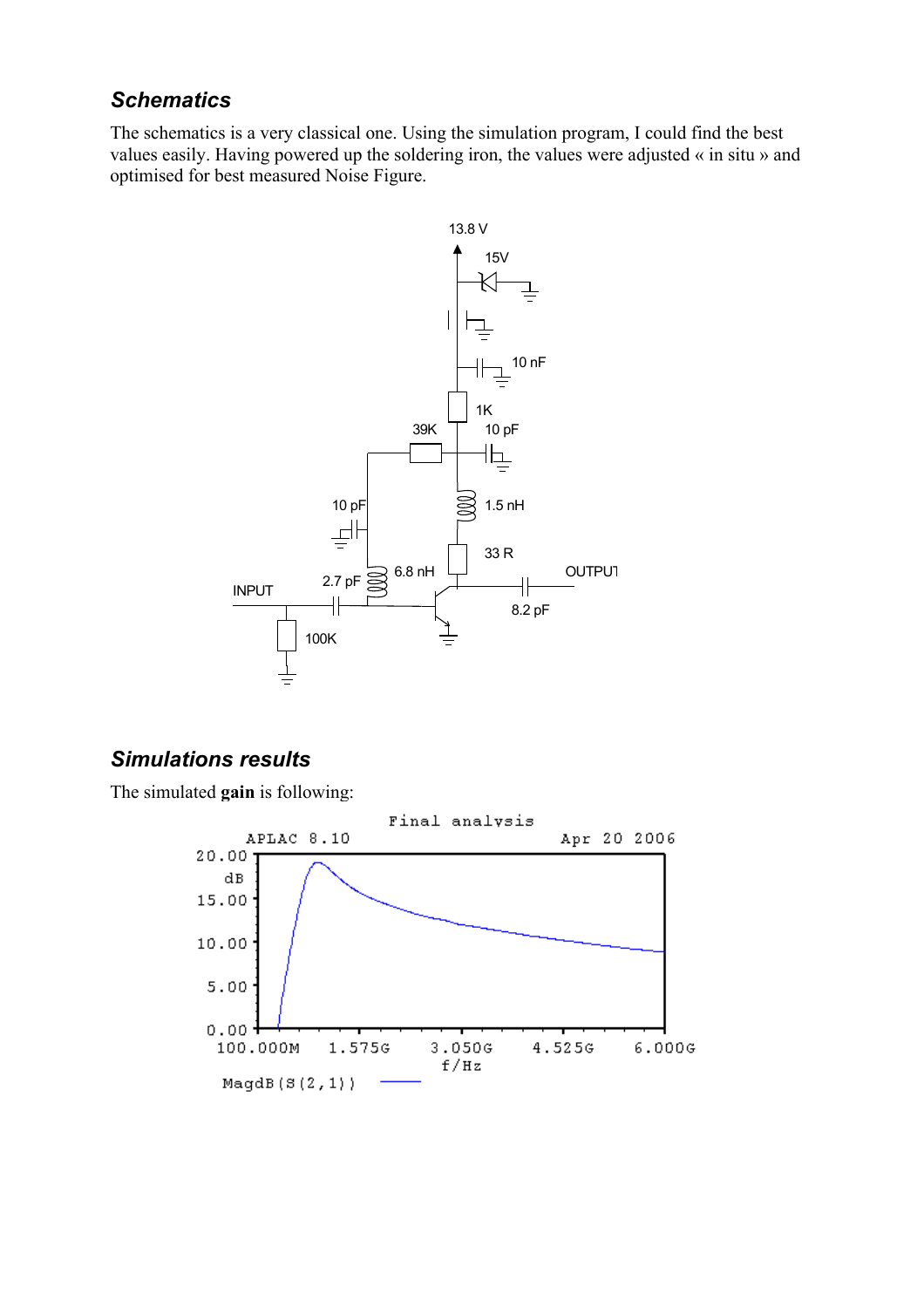The simulated **Noise Figure** is following:



One can see that the circuit was optimised for about 1.3 GHz work.

#### *Picture*

The LNA was realised without printed circuit board, just soldering components on each other. The 2 main reasons for this choice are following:

- No need to realise a print
- No loss due to FR4 material. (Teflon is much better, but is also much more difficult to find, and much more expensive)

The picture is not very good, but anyway, one can see the inside of the LNA. Note that the components were not soldered directly on the bottom of the case, but on a small piece of copper, which was soldered afterward in the housing. So there is no risk to overheat the components when soldering them on a largeand thick piece of metal which needs a lot of heat. Second advantage is that the distance between the components and the center pin of the N connectors is smaller, leading to less loss and parasitics inductance.